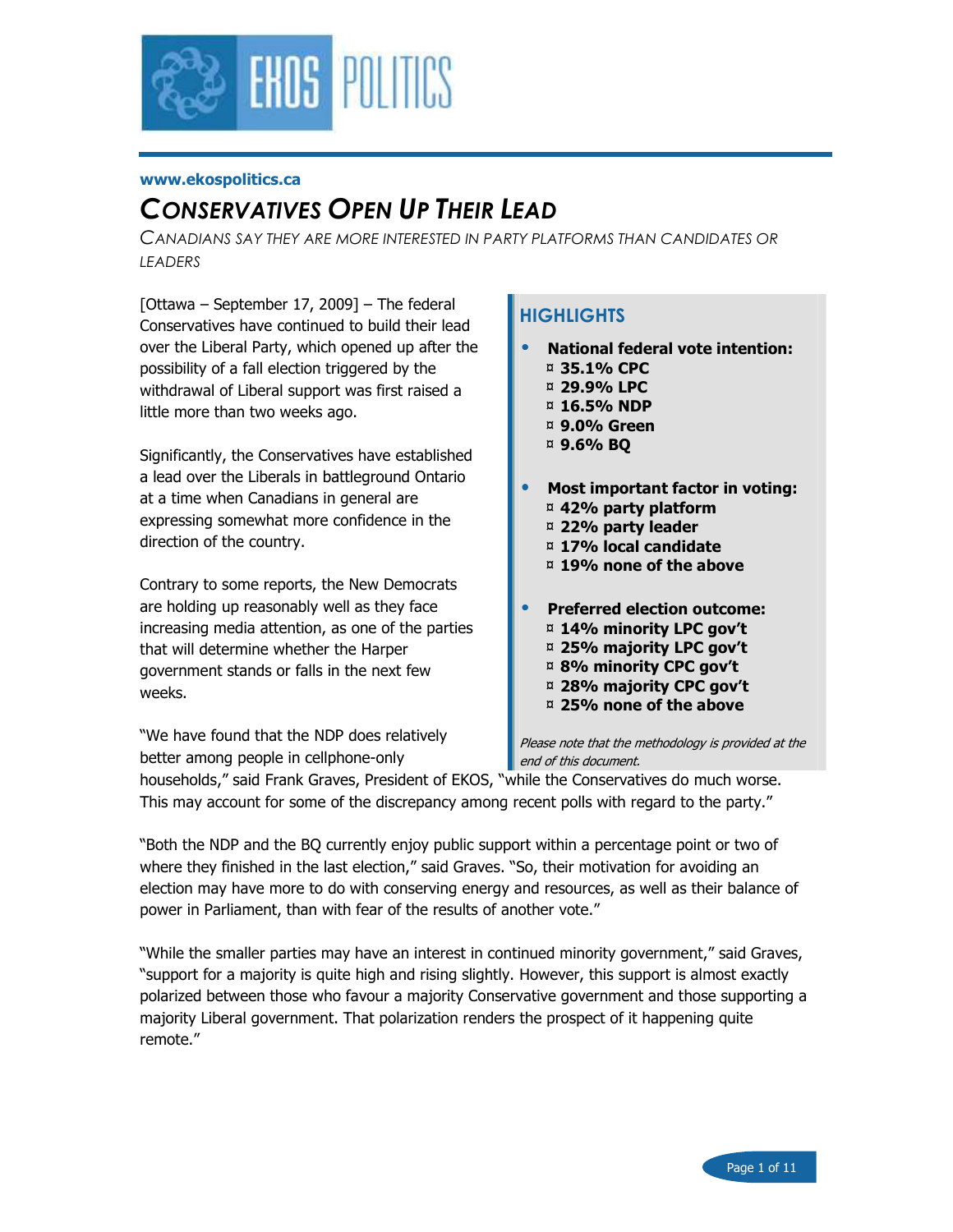

"This irony may actually underpin the public's aversion to yet another election: an election is unlikely to yield the more stable majority parliament Canadians are increasingly seeking."

Meanwhile Canadians say they are more concerned with party platforms than they are with candidates or leaders, when they come to making their decision about how to vote.

"Given that Ontario may be the crucial arena in the next election, it is interesting that the parties' platforms are particularly important there," said Graves. "Could the campaign actually revolve around policies and ideas? Certainly that's what the voters would prefer. Perhaps the most positive interpretation of this poll is that Canadians ultimately want a plan for the country to be the paramount factor shaping the next election."

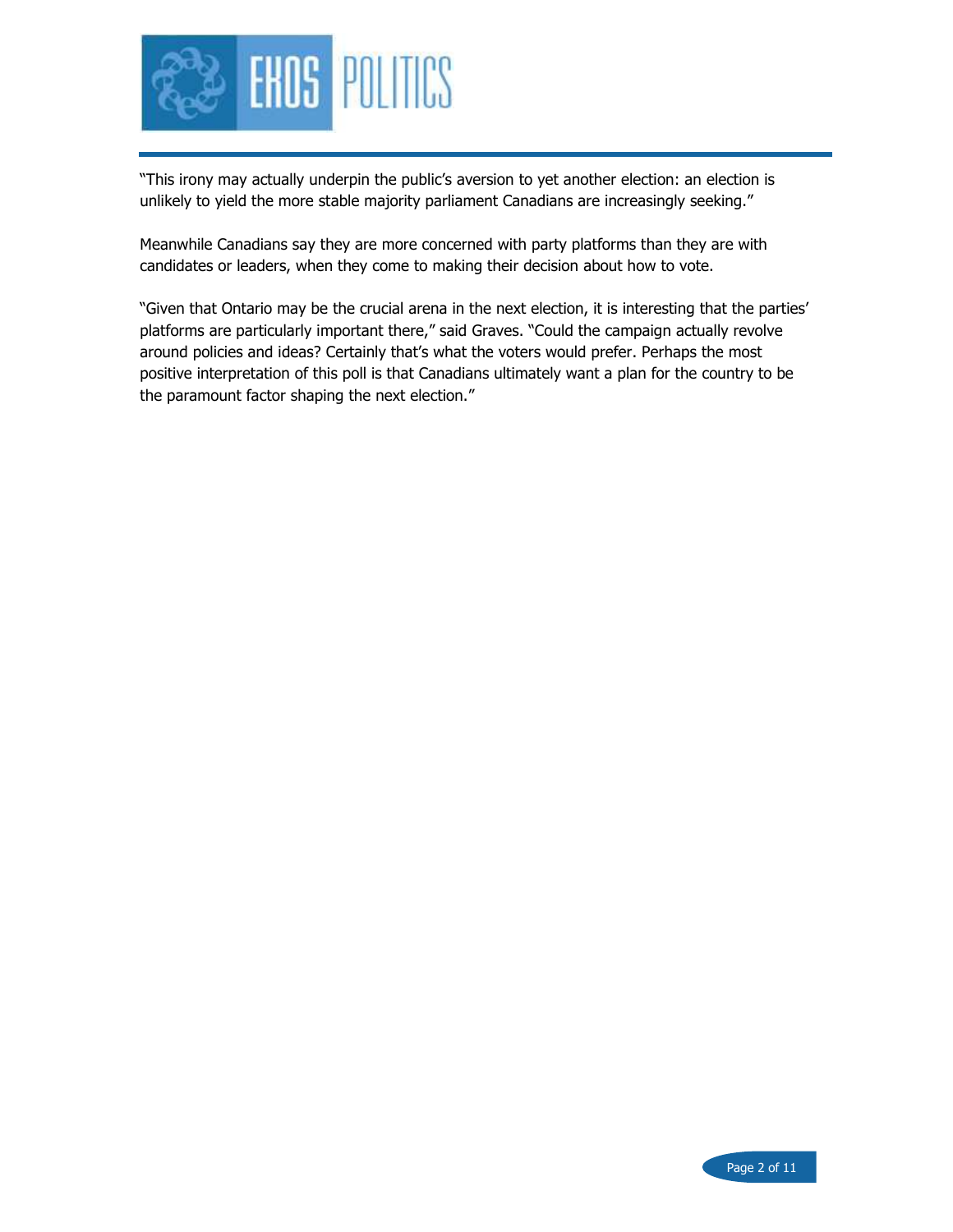

# Top Line Results:

# Federal vote intention

Q. If a federal election were held tomorrow, which party would you vote for?



#### Weekly tracking of federal vote intention



Note: The data on federal vote intention are based on decided voters only. Our survey also finds that 13.3% of Canadians are undecided/ineligible to vote.

Copyright 2009. No reproduction without permission

BASE: Decided voters; most recent data points Sep. 9-15 (n=2703)

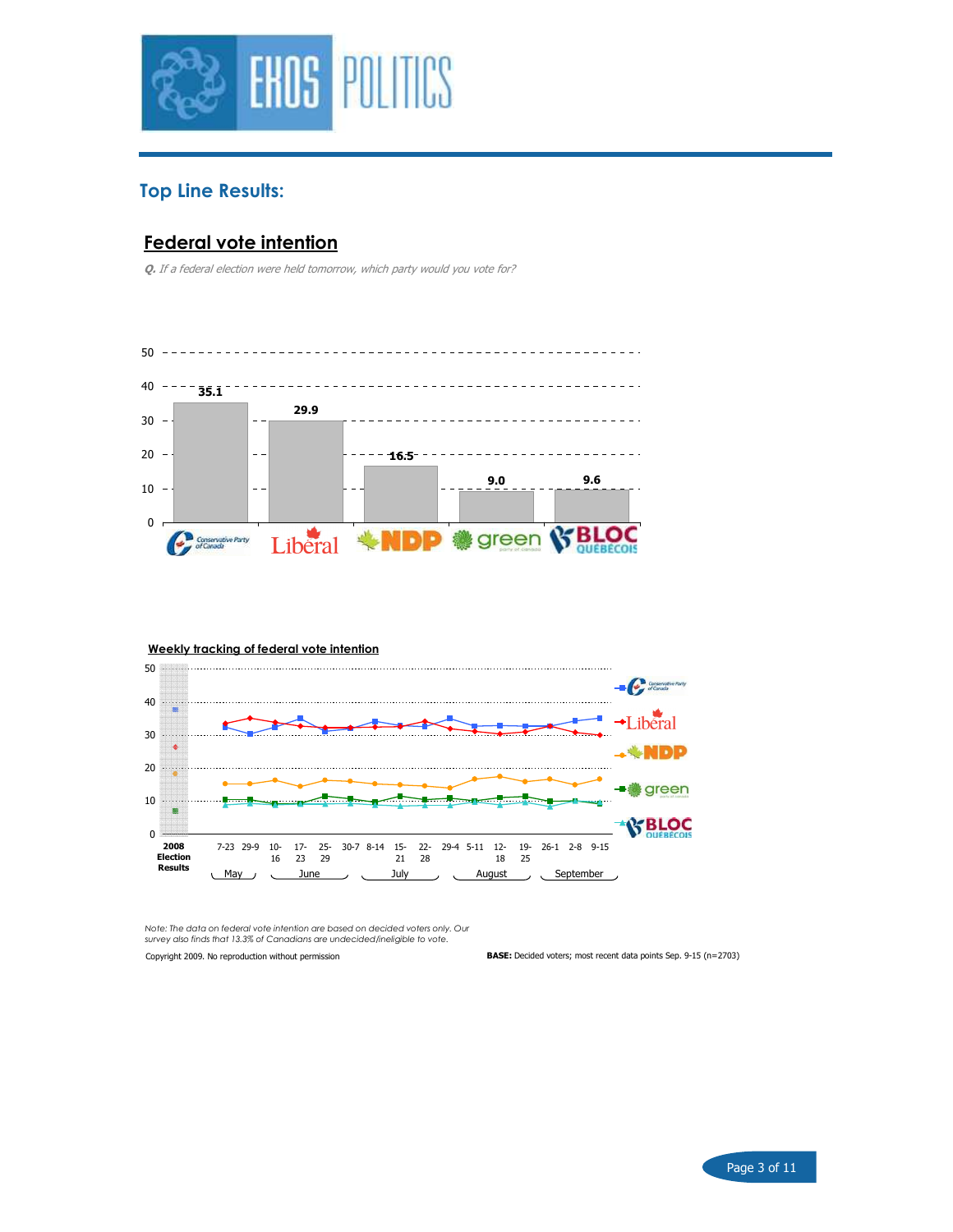

### Most important factor in vote intention

Q. Which of the following is the most important factor for you when it comes to determining which party you will vote for in the next federal election? 1) The party leader; 2) The local candidate; 3) The party platform; or 4) None of these?



Copyright 2009. No reproduction without permission NOTE: There is also 19% that says "none of the above"

BASE: Canadians; Sep. 9-15 (n=1533)

# Preferred outcome for next election

Q. Which of the following potential outcomes of the next federal election do you think would be BEST?



Copyright 2009. No reproduction without permission NOTE: There is also 25% that "prefers none of the above" options

BASE: Canadians; most recent data point Sep. 9-15 (n=2395)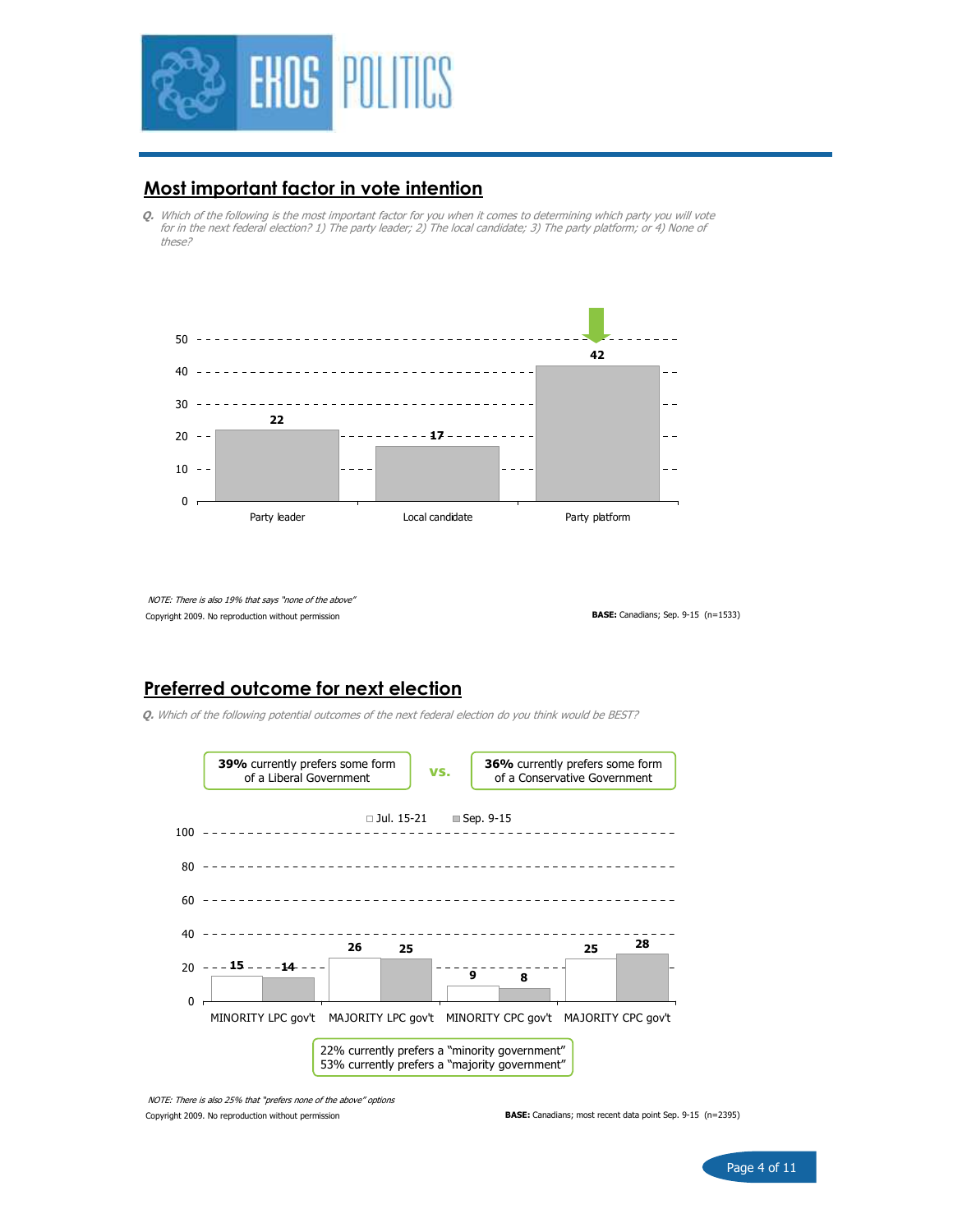

# Detailed Tables:

#### National Federal Vote Intention

|                         | Conservati | Liberal | <b>ANDP</b> | <b>A</b> green | <b>S BLOC</b> | Sample<br>Size | Margin<br>of Error<br>$(+/-)$ |
|-------------------------|------------|---------|-------------|----------------|---------------|----------------|-------------------------------|
| <b>NATIONALLY</b>       | 35.1%      | 29.9%   | 16.5%       | 9.0%           | 9.6%          | 2703           | 1.9                           |
| <b>REGION</b>           |            |         |             |                |               |                |                               |
| <b>British Columbia</b> | 36.0%      | 25.0%   | 26.7%       | 12.3%          | $0.0\%$       | 309            | 5.6                           |
| Alberta                 | 60.1%      | 18.6%   | 11.4%       | 9.9%           | $0.0\%$       | 244            | 6.3                           |
| Saskatchewan/Manitoba   | 43.9%      | 26.6%   | 20.1%       | 9.4%           | 0.0%          | 197            | 7.0                           |
| Ontario                 | 40.1%      | 35.5%   | 15.4%       | $9.0\%$        | $0.0\%$       | 1045           | 3.0                           |
| Quebec                  | 16.0%      | 27.1%   | 10.5%       | 7.6%           | 38.9%         | 688            | 3.7                           |
| Atlantic Canada         | 28.7%      | 37.5%   | 28.2%       | 5.5%           | 0.0%          | 220            | 6.6                           |
| <b>GENDER</b>           |            |         |             |                |               |                |                               |
| Male                    | 40.4%      | 29.7%   | 13.2%       | 7.6%           | 9.2%          | 1298           | 2.7                           |
| Female                  | 29.7%      | 30.1%   | 19.9%       | 10.4%          | 9.9%          | 1405           | 2.6                           |
| AGE                     |            |         |             |                |               |                |                               |
| $25$                    | 22.1%      | 26.9%   | 20.0%       | 18.4%          | 12.7%         | 256            | 6.1                           |
| 25-44                   | 30.2%      | 28.9%   | 19.1%       | 9.9%           | 11.9%         | 866            | 3.3                           |
| 45-64                   | 38.5%      | 29.5%   | 16.4%       | 7.0%           | 8.6%          | 1084           | 3.0                           |
| $65+$                   | 45.5%      | 34.5%   | 9.5%        | 5.3%           | 5.1%          | 497            | 4.4                           |
| <b>EDUCATION</b>        |            |         |             |                |               |                |                               |
| High school or less     | 33.5%      | 24.9%   | 18.9%       | 9.8%           | 12.9%         | 666            | 3.8                           |
| College or CEGEP        | 41.7%      | 24.5%   | 18.0%       | 7.0%           | 8.8%          | 924            | 3.2                           |
| University or higher    | 30.5%      | 37.4%   | 13.8%       | 10.1%          | 8.2%          | 1113           | 2.9                           |
| METROPOLITAN CANADA     |            |         |             |                |               |                |                               |
| Vancouver               | 37.8%      | 28.6%   | 21.4%       | 12.2%          | 0.0%          | 110            | 9.3                           |
| Calgary                 | 59.9%      | 23.3%   | 9.7%        | 7.1%           | $0.0\%$       | 73             | 11.5                          |
| Toronto                 | 36.7%      | 39.7%   | 13.6%       | 10.0%          | 0.0%          | 313            | 5.5                           |
| Ottawa                  | 42.9%      | 42.9%   | 10.5%       | 3.7%           | 0.0%          | 162            | 7.7                           |
| Montreal                | 13.5%      | 31.0%   | 8.9%        | 8.5%           | 38.1%         | 288            | 5.8                           |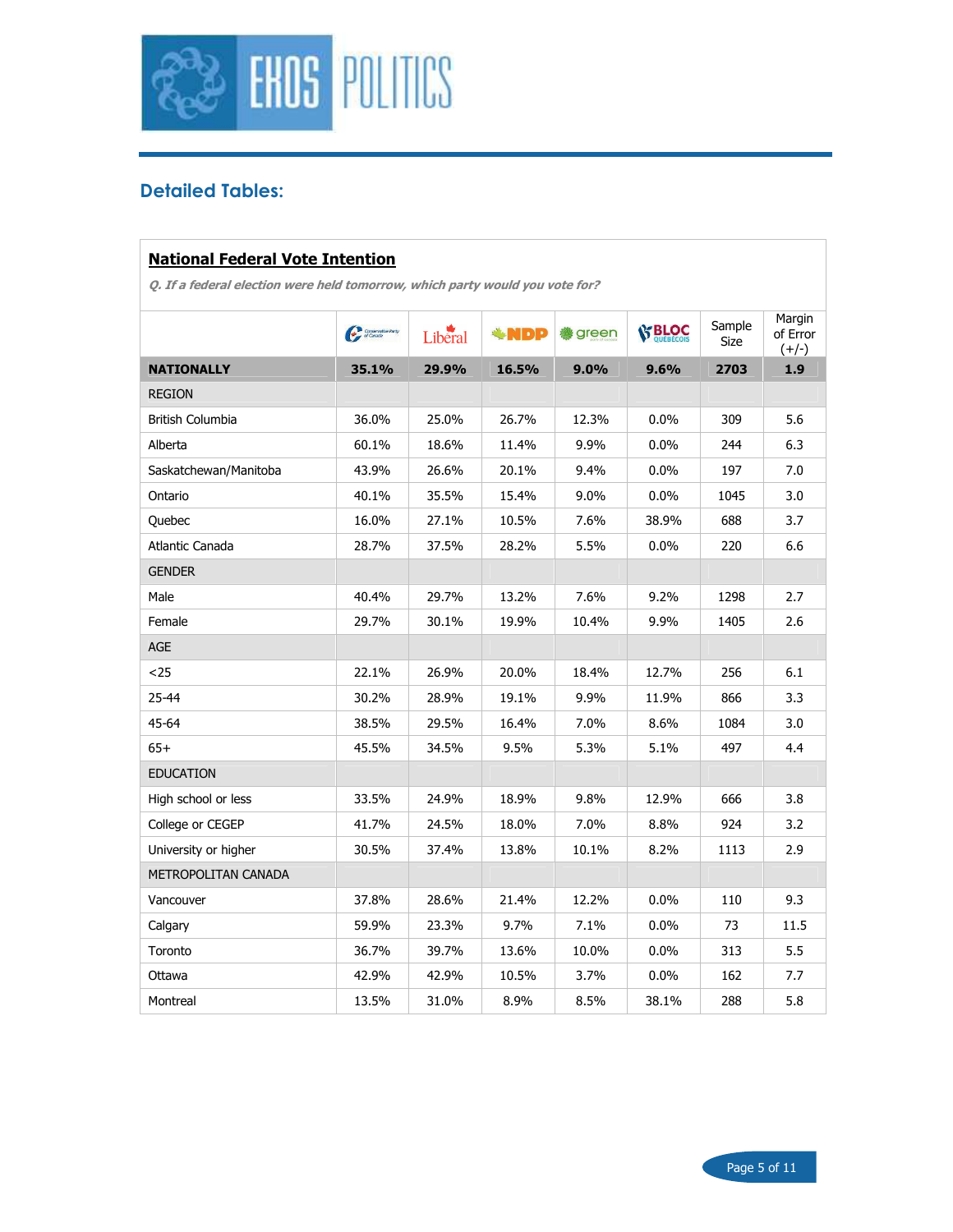

### Federal Vote Intention – British Columbia

|                      | Conservative Party | Liberal | <b>WDP</b> | green | Sample<br>Size | Margin<br>of Error<br>$(+/-)$ |
|----------------------|--------------------|---------|------------|-------|----------------|-------------------------------|
| <b>OVERALL</b>       | 36.0%              | 25.0%   | 26.7%      | 12.3% | 309            | 5.6                           |
| <b>GENDER</b>        |                    |         |            |       |                |                               |
| Male                 | 41.9%              | 27.4%   | 19.6%      | 11.1% | 135            | 8.4                           |
| Female               | 30.3%              | 23.0%   | 32.6%      | 14.0% | 174            | 7.4                           |
| <b>AGE</b>           |                    |         |            |       |                |                               |
| $25$                 | 26.3%              | 20.9%   | 21.3%      | 31.5% | 23             | 20.4                          |
| 25-44                | 24.7%              | 31.2%   | 32.2%      | 11.9% | 96             | 10.0                          |
| 45-64                | 44.9%              | 18.7%   | 24.5%      | 11.9% | 130            | 8.6                           |
| $65+$                | 46.1%              | 28.8%   | 19.8%      | 5.2%  | 60             | 12.7                          |
| <b>EDUCATION</b>     |                    |         |            |       |                |                               |
| High school or less  | 30.5%              | 17.4%   | 35.0%      | 17.1% | 79             | 11.0                          |
| College or CEGEP     | 38.1%              | 23.6%   | 27.7%      | 10.6% | 112            | 9.3                           |
| University or higher | 38.2%              | 32.0%   | 18.4%      | 11.3% | 118            | 9.0                           |
|                      |                    |         |            |       |                |                               |

| <b>Federal Vote Intention - Alberta</b><br>Q. If a federal election were held tomorrow, which party would you vote for? |                    |         |             |       |                |                               |  |  |  |
|-------------------------------------------------------------------------------------------------------------------------|--------------------|---------|-------------|-------|----------------|-------------------------------|--|--|--|
|                                                                                                                         | Conservative Party | Liberal | <b>*NDP</b> | green | Sample<br>Size | Margin<br>of Error<br>$(+/-)$ |  |  |  |
| <b>OVERALL</b>                                                                                                          | 60.1%              | 18.6%   | 11.4%       | 9.9%  | 244            | 6.3                           |  |  |  |
| <b>GENDER</b>                                                                                                           |                    |         |             |       |                |                               |  |  |  |
| Male                                                                                                                    | 65.7%              | 16.2%   | 8.5%        | 9.6%  | 128            | 8.7                           |  |  |  |
| Female                                                                                                                  | 54.2%              | 21.3%   | 14.8%       | 9.7%  | 116            | 9.1                           |  |  |  |
| <b>AGE</b>                                                                                                              |                    |         |             |       |                |                               |  |  |  |
| $25$                                                                                                                    | 47.3%              | 20.1%   | 12.3%       | 20.3% | 25             | 19.6                          |  |  |  |
| 25-44                                                                                                                   | 50.6%              | 20.2%   | 13.3%       | 16.0% | 83             | 10.8                          |  |  |  |
| 45-64                                                                                                                   | 62.4%              | 19.5%   | 14.0%       | 4.1%  | 97             | 10.0                          |  |  |  |
| $65+$                                                                                                                   | 81.5%              | 13.2%   | 2.7%        | 2.6%  | 39             | 15.7                          |  |  |  |
| <b>EDUCATION</b>                                                                                                        |                    |         |             |       |                |                               |  |  |  |
| High school or less                                                                                                     | 59.6%              | 16.6%   | 12.7%       | 11.1% | 65             | 12.2                          |  |  |  |
| College or CEGEP                                                                                                        | 73.0%              | 15.0%   | 9.8%        | 2.2%  | 88             | 10.5                          |  |  |  |
| University or higher                                                                                                    | 48.1%              | 23.8%   | 12.6%       | 15.6% | 91             | 10.3                          |  |  |  |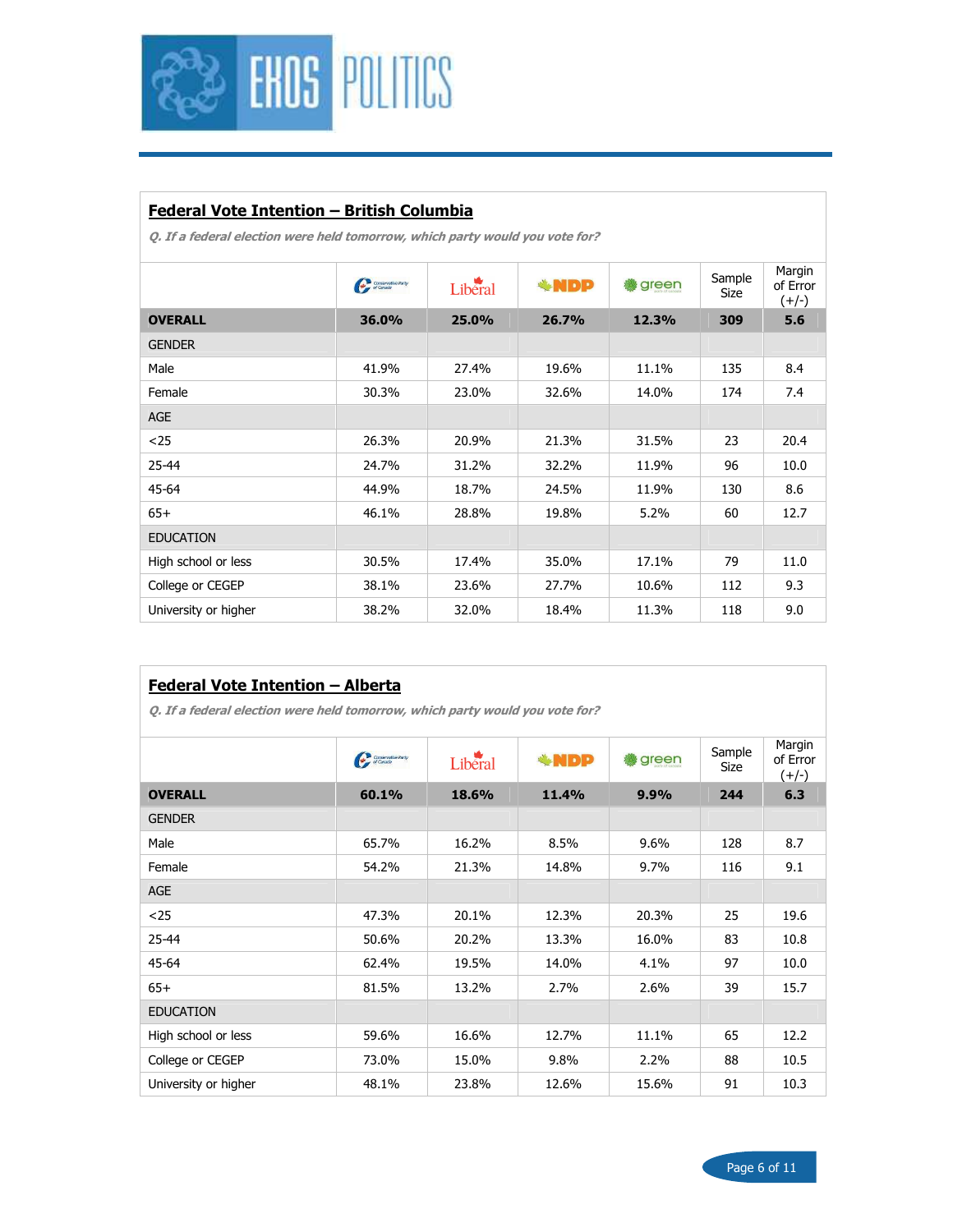

### Federal Vote Intention – Saskatchewan/Manitoba

|                      | Conservative Party<br>of Canada | Liberal | <b>*NDP</b> | green | Sample<br>Size | Margin<br>of Error<br>$(+/-)$ |
|----------------------|---------------------------------|---------|-------------|-------|----------------|-------------------------------|
| <b>OVERALL</b>       | 43.9%                           | 26.6%   | 20.1%       | 9.4%  | 197            | 7.0                           |
| <b>GENDER</b>        |                                 |         |             |       |                |                               |
| Male                 | 49.5%                           | 25.2%   | 18.8%       | 6.6%  | 93             | 10.2                          |
| Female               | 39.1%                           | 24.0%   | 24.3%       | 12.5% | 104            | 9.6                           |
| AGE                  |                                 |         |             |       |                |                               |
| $25$                 | 20.1%                           | 32.3%   | 27.7%       | 19.9% | 15             | 25.3                          |
| $25 - 44$            | 39.0%                           | 20.6%   | 32.3%       | 8.0%  | 49             | 14.0                          |
| 45-64                | 55.2%                           | 23.9%   | 12.2%       | 8.7%  | 89             | 10.4                          |
| $65+$                | 43.2%                           | 29.2%   | 18.4%       | 9.2%  | 44             | 14.8                          |
| <b>EDUCATION</b>     |                                 |         |             |       |                |                               |
| High school or less  | 48.8%                           | 13.9%   | 23.6%       | 13.7% | 47             | 14.3                          |
| College or CEGEP     | 51.4%                           | 17.4%   | 22.7%       | 8.6%  | 62             | 12.5                          |
| University or higher | 36.4%                           | 35.5%   | 19.9%       | 8.2%  | 88             | 10.5                          |
|                      |                                 |         |             |       |                |                               |

| <b>Federal Vote Intention - Ontario</b>                                      |                                 |         |            |       |                |                               |  |  |  |
|------------------------------------------------------------------------------|---------------------------------|---------|------------|-------|----------------|-------------------------------|--|--|--|
| Q. If a federal election were held tomorrow, which party would you vote for? |                                 |         |            |       |                |                               |  |  |  |
|                                                                              | Conservative Party<br>of Canada | Liberal | <b>WDP</b> | green | Sample<br>Size | Margin<br>of Error<br>$(+/-)$ |  |  |  |
| <b>OVERALL</b>                                                               | 40.1%                           | 35.5%   | 15.4%      | 9.0%  | 1045           | 3.0                           |  |  |  |
| <b>GENDER</b>                                                                |                                 |         |            |       |                |                               |  |  |  |
| Male                                                                         | 45.2%                           | 36.5%   | 10.9%      | 7.5%  | 532            | 4.3                           |  |  |  |
| Female                                                                       | 34.1%                           | 34.1%   | 20.7%      | 11.1% | 513            | 4.3                           |  |  |  |
| <b>AGE</b>                                                                   |                                 |         |            |       |                |                               |  |  |  |
| $25$                                                                         | 29.0%                           | 30.4%   | 20.3%      | 20.3% | 92             | 10.2                          |  |  |  |
| 25-44                                                                        | 38.3%                           | 33.5%   | 18.1%      | 10.1% | 321            | 5.5                           |  |  |  |
| 45-64                                                                        | 38.5%                           | 37.6%   | 17.0%      | 6.9%  | 430            | 4.7                           |  |  |  |
| $65+$                                                                        | 50.8%                           | 36.9%   | 6.6%       | 5.7%  | 202            | 6.9                           |  |  |  |
| <b>EDUCATION</b>                                                             |                                 |         |            |       |                |                               |  |  |  |
| High school or less                                                          | 35.8%                           | 32.3%   | 21.1%      | 10.8% | 209            | 6.8                           |  |  |  |
| College or CEGEP                                                             | 51.7%                           | 25.4%   | 16.8%      | 6.0%  | 338            | 5.3                           |  |  |  |
| University or higher                                                         | 32.9%                           | 43.5%   | 12.7%      | 10.8% | 498            | 4.4                           |  |  |  |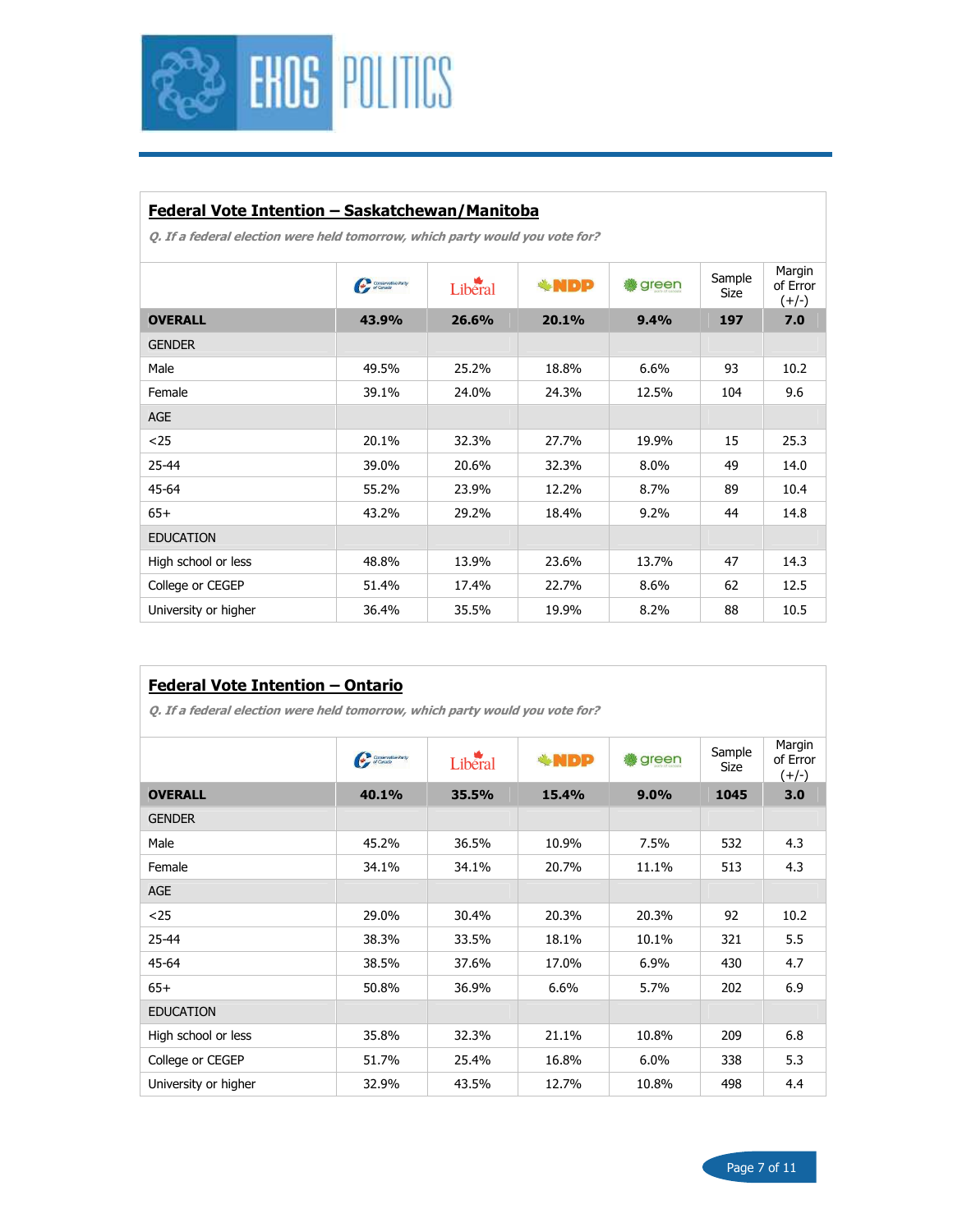

# Federal Vote Intention – Quebec

Q. If a federal election were held tomorrow, which party would you vote for?

|                      | Conservative Party | Liberal | <b>*NDP</b> | green   | <b>S' BLOC</b> | Sample<br>Size | Margin<br>of Error<br>$(+/-)$ |
|----------------------|--------------------|---------|-------------|---------|----------------|----------------|-------------------------------|
| <b>OVERALL</b>       | 16.0%              | 27.1%   | 10.5%       | 7.6%    | 38.9%          | 688            | 3.7                           |
| <b>GENDER</b>        |                    |         |             |         |                |                |                               |
| Male                 | 20.2%              | 26.2%   | 10.0%       | 5.9%    | 37.6%          | 322            | 5.5                           |
| Female               | 12.8%              | 28.9%   | 10.6%       | 8.6%    | 39.1%          | 366            | 5.1                           |
| <b>AGE</b>           |                    |         |             |         |                |                |                               |
| $25$                 | 6.6%               | 21.1%   | 16.3%       | 14.4%   | 41.7%          | 78             | 11.1                          |
| $25 - 44$            | 15.0%              | 24.9%   | 10.0%       | 7.5%    | 42.5%          | 251            | 6.2                           |
| 45-64                | 19.8%              | 23.0%   | 11.6%       | 5.7%    | 39.9%          | 247            | 6.2                           |
| $65+$                | 19.6%              | 46.3%   | 4.3%        | 5.3%    | 24.5%          | 112            | 9.3                           |
| <b>EDUCATION</b>     |                    |         |             |         |                |                |                               |
| High school or less  | 20.4%              | 22.7%   | 8.0%        | 4.9%    | 44.0%          | 203            | 6.9                           |
| College or CEGEP     | 17.9%              | 28.5%   | 10.7%       | $9.0\%$ | 33.9%          | 241            | 6.3                           |
| University or higher | 12.1%              | 30.6%   | 11.8%       | 7.5%    | 38.1%          | 244            | 6.3                           |

#### Federal Vote Intention – Atlantic Canada

|                      | Conservative Party<br>c of Canada | Liberal | <b>*NDP</b> | green | Sample<br>Size | Margin<br>of Error<br>$(+/-)$ |
|----------------------|-----------------------------------|---------|-------------|-------|----------------|-------------------------------|
| <b>OVERALL</b>       | 28.7%                             | 37.5%   | 28.2%       | 5.5%  | 220            | 6.6                           |
| <b>GENDER</b>        |                                   |         |             |       |                |                               |
| Male                 | 32.1%                             | 30.3%   | 31.9%       | 5.7%  | 88             | 10.5                          |
| Female               | 26.7%                             | 42.6%   | 25.3%       | 5.4%  | 132            | 8.5                           |
| AGE                  |                                   |         |             |       |                |                               |
| $25$                 | 11.8%                             | 39.2%   | 40.2%       | 8.8%  | 23             | 20.4                          |
| 25-44                | 22.7%                             | 32.5%   | 37.1%       | 7.7%  | 66             | 12.1                          |
| 45-64                | 33.6%                             | 41.7%   | 20.7%       | 4.0%  | 91             | 10.3                          |
| $65+$                | 45.0%                             | 32.4%   | 20.3%       | 2.2%  | 40             | 15.5                          |
| <b>EDUCATION</b>     |                                   |         |             |       |                |                               |
| High school or less  | 34.6%                             | 33.4%   | 26.3%       | 5.6%  | 63             | 12.4                          |
| College or CEGEP     | 26.3%                             | 30.9%   | 37.6%       | 5.2%  | 83             | 10.8                          |
| University or higher | 28.6%                             | 44.8%   | 20.8%       | 5.8%  | 74             | 11.4                          |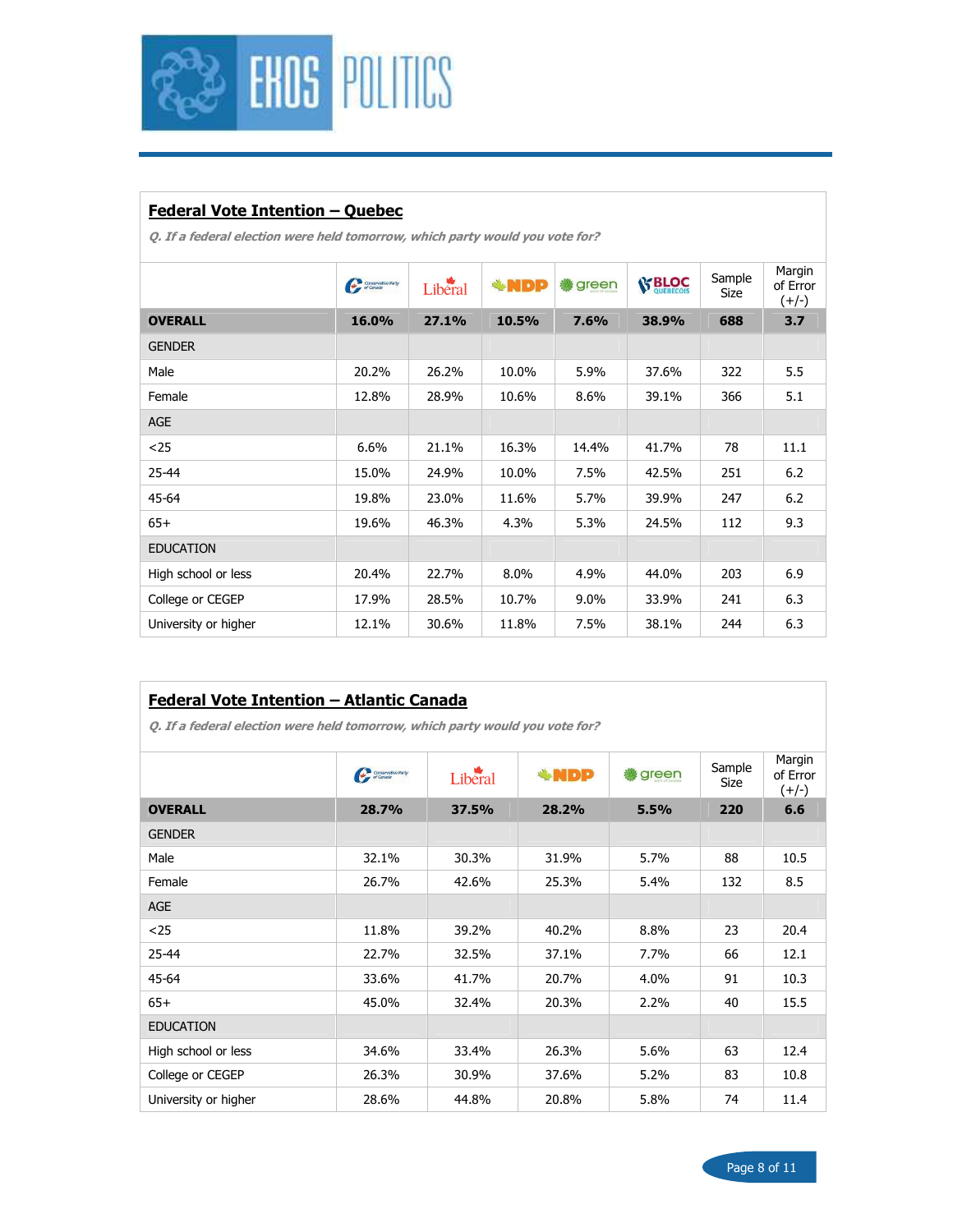

### Most important factor in vote intention?

Q. Which of the following is the most important factor for you when it comes to determining which party you will vote for in the next federal election? Is it 1) The party leader; 2) The local candidate; or 3) The party platform?

|                               | Party<br>leader | Local<br>candidate | Party<br>platform | None of<br>the above | Sample<br>Size | Margin of<br>Error $(+/-)$ |
|-------------------------------|-----------------|--------------------|-------------------|----------------------|----------------|----------------------------|
| <b>NATIONALLY</b>             | 22%             | <b>17%</b>         | 42%               | 19%                  | 1533           | 2.5                        |
| <b>REGION</b>                 |                 |                    |                   |                      |                |                            |
| <b>British Columbia</b>       | 21%             | 13%                | 44%               | 23%                  | 179            | 7.3                        |
| Alberta                       | 21%             | 15%                | 43%               | 21%                  | 151            | 8.0                        |
| Saskatchewan/Manitoba         | 21%             | 27%                | 36%               | 17%                  | 108            | 9.4                        |
| Ontario                       | 23%             | 16%                | 45%               | 16%                  | 554            | 4.2                        |
| Quebec                        | 24%             | 14%                | 41%               | 21%                  | 410            | 4.8                        |
| Atlantic Canada               | 19%             | 32%                | 32%               | 17%                  | 131            | 8.6                        |
| <b>GENDER</b>                 |                 |                    |                   |                      |                |                            |
| Male                          | 24%             | 15%                | 44%               | 17%                  | 719            | 3.7                        |
| Female                        | 21%             | 19%                | 40%               | 20%                  | 814            | 3.4                        |
| AGE                           |                 |                    |                   |                      |                |                            |
| $25$                          | 20%             | 14%                | 42%               | 25%                  | 143            | 8.2                        |
| 25-44                         | 22%             | 15%                | 45%               | 19%                  | 515            | 4.3                        |
| 45-64                         | 24%             | 19%                | 42%               | 15%                  | 596            | 4.0                        |
| $65+$                         | 22%             | 18%                | 37%               | 23%                  | 279            | 5.9                        |
| <b>EDUCATION</b>              |                 |                    |                   |                      |                |                            |
| High school or less           | 24%             | 18%                | 31%               | 27%                  | 394            | 4.9                        |
| College or CEGEP              | 23%             | 20%                | 36%               | 22%                  | 516            | 4.3                        |
| University or higher          | 20%             | 14%                | 54%               | 11%                  | 623            | 3.9                        |
| <b>CURRENT VOTE INTENTION</b> |                 |                    |                   |                      |                |                            |
| Conservative Party of Canada  | 26%             | 15%                | 44%               | 14%                  | 469            | 4.5                        |
| Liberal Party of Canada       | 26%             | 20%                | 42%               | 13%                  | 397            | 4.9                        |
| <b>NDP</b>                    | 19%             | 16%                | 47%               | 18%                  | 221            | 6.6                        |
| Green Party                   | 22%             | 13%                | 42%               | 23%                  | 124            | 8.8                        |
| Bloc Québécois                | 21%             | 18%                | 40%               | 22%                  | 132            | 8.5                        |
| Undecided                     | 11%             | 16%                | 34%               | 40%                  | 171            | 7.5                        |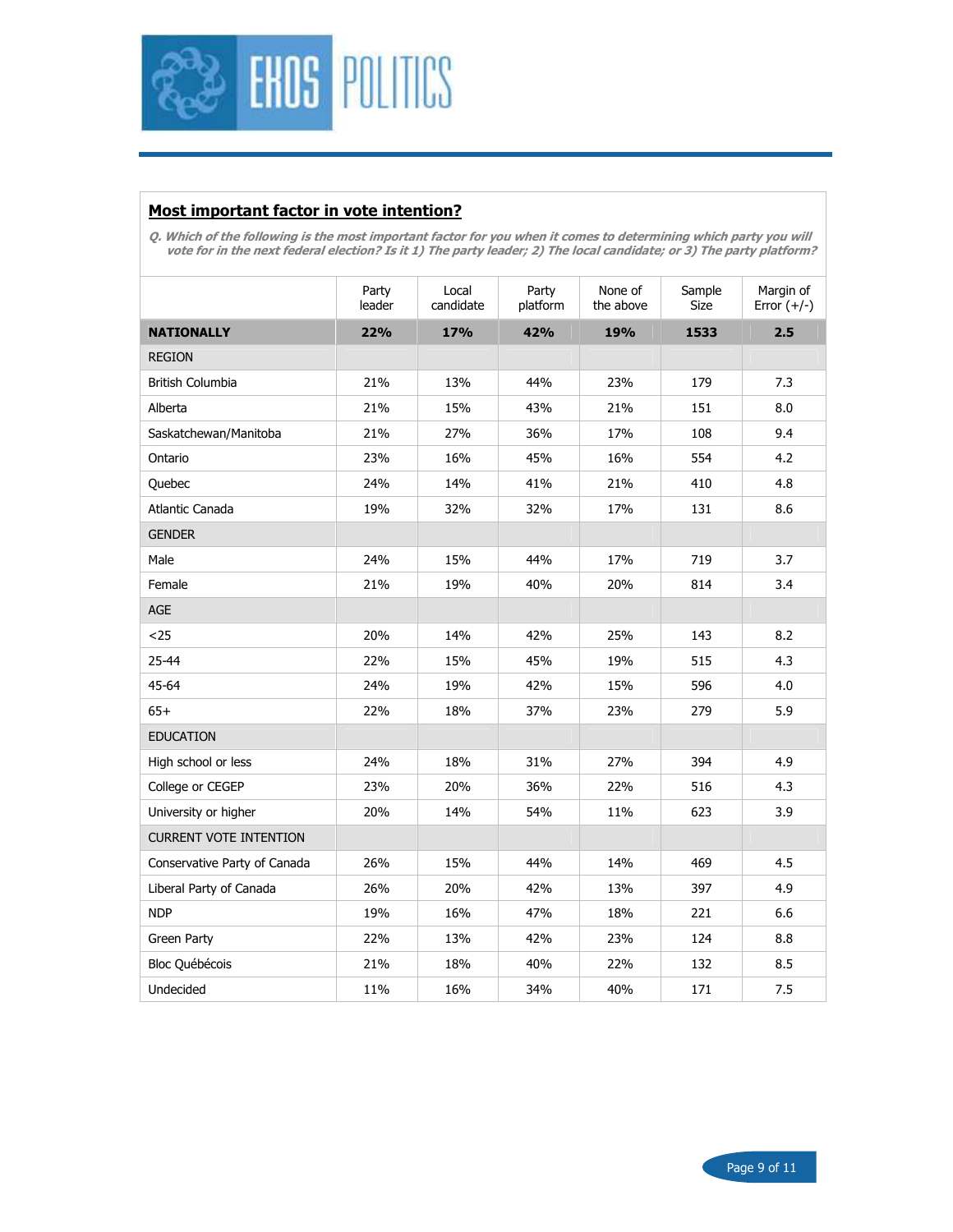

# Preferred Outcome of Next Election

Q. Which of the following potential outcomes of the next federal election do you think would be BEST?

|                               | Minority<br>LPC govt' | Majority<br>LPC govt' | Minority<br>CPC govt' | Majority<br>CPC govt' | None of<br>the above | Sample<br><b>Size</b> | Margin<br>of Error<br>$(+/-)$ |
|-------------------------------|-----------------------|-----------------------|-----------------------|-----------------------|----------------------|-----------------------|-------------------------------|
| <b>NATIONALLY</b>             | 14%                   | 25%                   | 8%                    | 28%                   | 25%                  | 2395                  | 2.0                           |
| <b>REGION</b>                 |                       |                       |                       |                       |                      |                       |                               |
| British Columbia              | 16%                   | 21%                   | 8%                    | 28%                   | 27%                  | 190                   | 7.1                           |
| Alberta                       | 9%                    | 16%                   | 6%                    | 51%                   | 18%                  | 213                   | 6.7                           |
| Saskatchewan/Manitoba         | 10%                   | 23%                   | 11%                   | 36%                   | 19%                  | 176                   | 7.4                           |
| Ontario                       | 15%                   | 27%                   | 8%                    | 30%                   | 19%                  | 972                   | 3.1                           |
| Quebec                        | 15%                   | 28%                   | 9%                    | 14%                   | 34%                  | 660                   | 3.8                           |
| Atlantic Canada               | 9%                    | 28%                   | 7%                    | 23%                   | 32%                  | 184                   | 7.2                           |
| <b>GENDER</b>                 |                       |                       |                       |                       |                      |                       |                               |
| Male                          | 15%                   | 24%                   | 9%                    | 33%                   | 19%                  | 1109                  | 2.9                           |
| Female                        | 13%                   | 26%                   | 8%                    | 23%                   | 30%                  | 1286                  | 2.7                           |
| AGE                           |                       |                       |                       |                       |                      |                       |                               |
| $25$                          | 19%                   | 23%                   | 10%                   | 15%                   | 33%                  | 253                   | 6.2                           |
| 25-44                         | 14%                   | 25%                   | 9%                    | 24%                   | 28%                  | 800                   | 3.5                           |
| 45-64                         | 14%                   | 25%                   | 8%                    | 31%                   | 22%                  | 929                   | 3.2                           |
| $65+$                         | 9%                    | 29%                   | 7%                    | 38%                   | 17%                  | 413                   | 4.8                           |
| <b>EDUCATION</b>              |                       |                       |                       |                       |                      |                       |                               |
| High school or less           | 12%                   | 20%                   | 10%                   | 27%                   | 32%                  | 629                   | 3.9                           |
| College or CEGEP              | 13%                   | 20%                   | 9%                    | 31%                   | 27%                  | 852                   | 3.4                           |
| University or higher          | 16%                   | 34%                   | 7%                    | 25%                   | 18%                  | 914                   | 3.2                           |
| <b>CURRENT VOTE INTENTION</b> |                       |                       |                       |                       |                      |                       |                               |
| Conservative Party of Canada  | 3%                    | 3%                    | 13%                   | 77%                   | 4%                   | 711                   | 3.7                           |
| Liberal Party of Canada       | 22%                   | 66%                   | 4%                    | 3%                    | 5%                   | 629                   | 3.9                           |
| <b>NDP</b>                    | 20%                   | 15%                   | 6%                    | 7%                    | 51%                  | 309                   | 5.6                           |
| Green Party                   | 17%                   | 18%                   | 6%                    | 7%                    | 52%                  | 173                   | 7.5                           |
| Bloc Québécois                | 19%                   | 15%                   | 10%                   | 8%                    | 49%                  | 218                   | 6.6                           |
| Undecided                     | 9%                    | 13%                   | 9%                    | 12%                   | 56%                  | 249                   | 6.2                           |